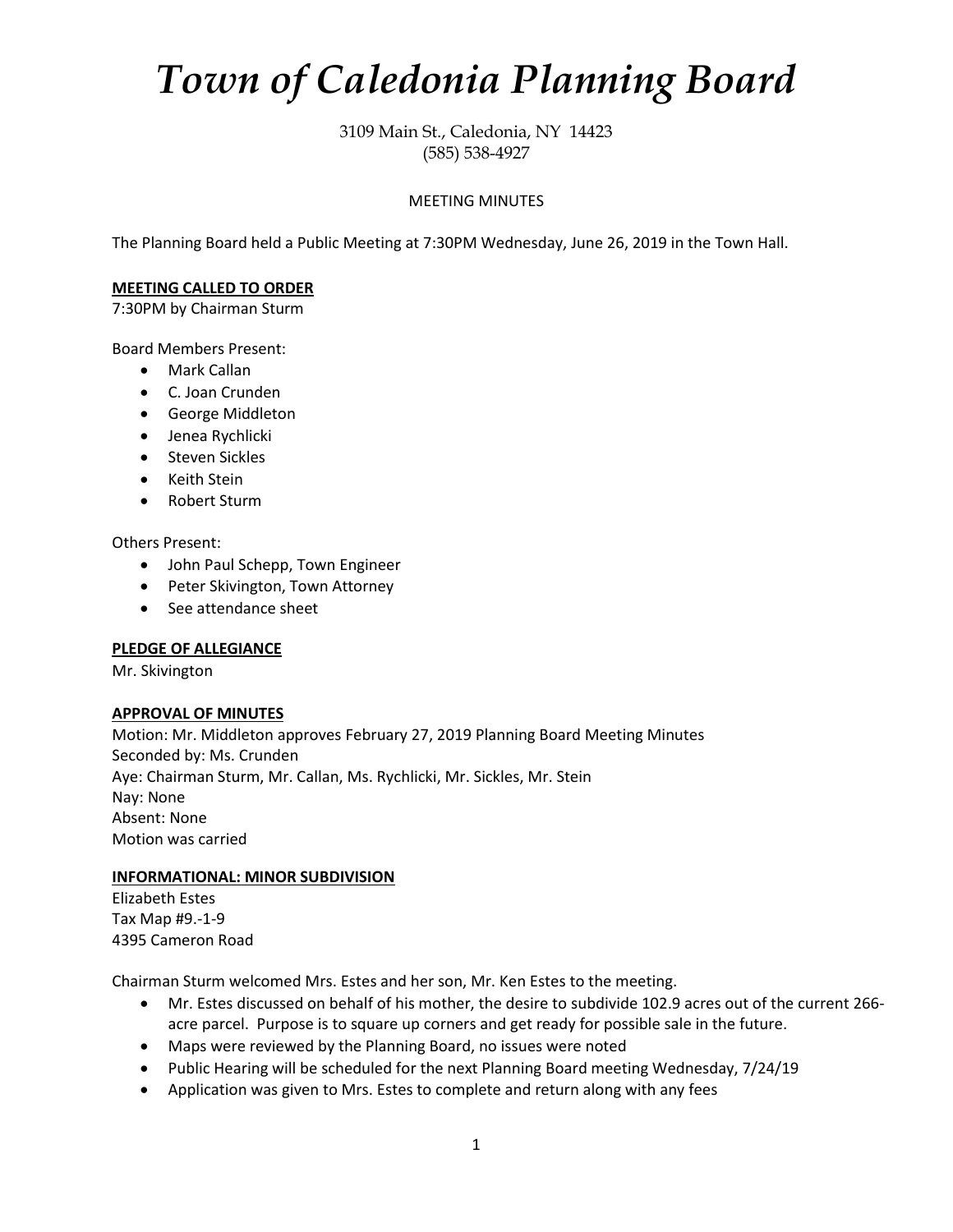# **REVIEW: MINOR SUBDIVISION**

Pat Hickey (585-303-3392) Tax Map #13.-1-117 3678 Neale Road

Chairman Sturm welcomed Mr. Hickey to the meeting.

- Mr. Hickey last attended a Planning Board meeting on October 24, 2018 to discuss his proposed minor subdivision
- Since that time a survey has been completed and subdivision maps have been completed.
- The subdivision will include 6 acres with existing house on property. Leaving approximately 93.38 acres which Mr. Hickey may build on in the future.
- Easement and driveway usage were discussed, ensuring all property owners have access to their properties
- Mr. Schepp noted details that will need to be provided on the site plan if Mr. Hickey does intend to build on the subdivided lot in the future. (Septic, well, grading, etc.). Mr. Hickey agreed and said he will be sure to address those items when and if he decides to build and will come back to the Planning Board at that time.
- Public Hearing will be scheduled for the next Planning Board meeting Wednesday, 7/24/19
- Mr. Hickey provided a completed application and fee

# **INFORMATIONAL: SITE PLAN 2MW +- SOLAR VOLTAIC SYSTEM**

Thomas Murphy (585-507-3537)/Michael Prinzi Valley Sand & Gravel, Inc. Tax Map #23.-1-14 1418 Caledonia-Avon Road

Chairman Sturm welcomed Mr. Murphy and Mr. Prinzi to the meeting.

- Mr. Prinzi is the representative for Solar Liberty
- The project was presented. It will consist of approximately 8 acres on a 205-acre parcel, remaining acreage will continue to be farmed by Sullivan Farms
- Will power the gravel pit alone
- Pollinator mix will be planted
- Attorney is currently working with Mr. Skivington on decommissioning agreement and other requirements.
- Next step is to make a formal application to the Town of Caledonia, Planning Board
	- Provide hard copies and electronic versions of all required documentation to the Town Engineer and Planning Board Clerk
	- Mr. Schepp suggested looking into SWPP
	- Once received, will be placed on the agenda for the next meeting

## **TOWN BOARD UPDATE**

None

# **LIVINGSTON COUNTY PLANNING BOARD UPDATE**

None

## **OLD BUSINESS**

Chairman Sturm gave his resignation, effective immediately. A letter has been left for Supervisor Pangrazio and the Town Board.